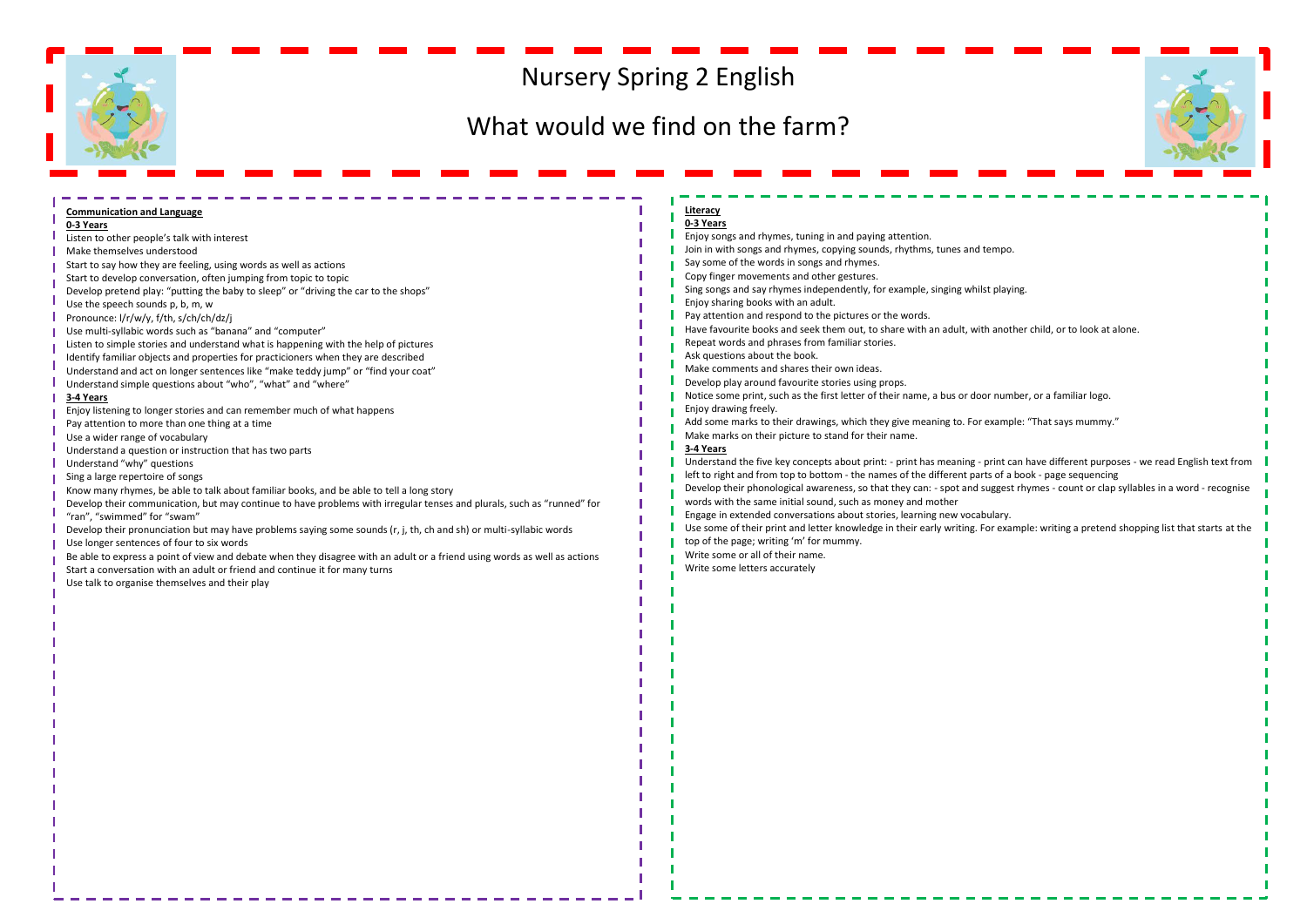**Week 1 – Mr Wolf's Pancakes – Writing a list of ingredients.**



**Week 2 – What the Ladybird heard – Creating a Wanted poster for Hefty Hugh/Lanky Len**





**Week 4 – Duck in a truck** - **Awareness of rhyme / Story sequencing**  in Che  $G\triangleright$ Jez Alborough **DUCK** 

**Week 5 – A Squash and a Squeeze – Labelling with initial sounds.** *F* Julia Donaldson Axel Scheffler A Squash Squeeze